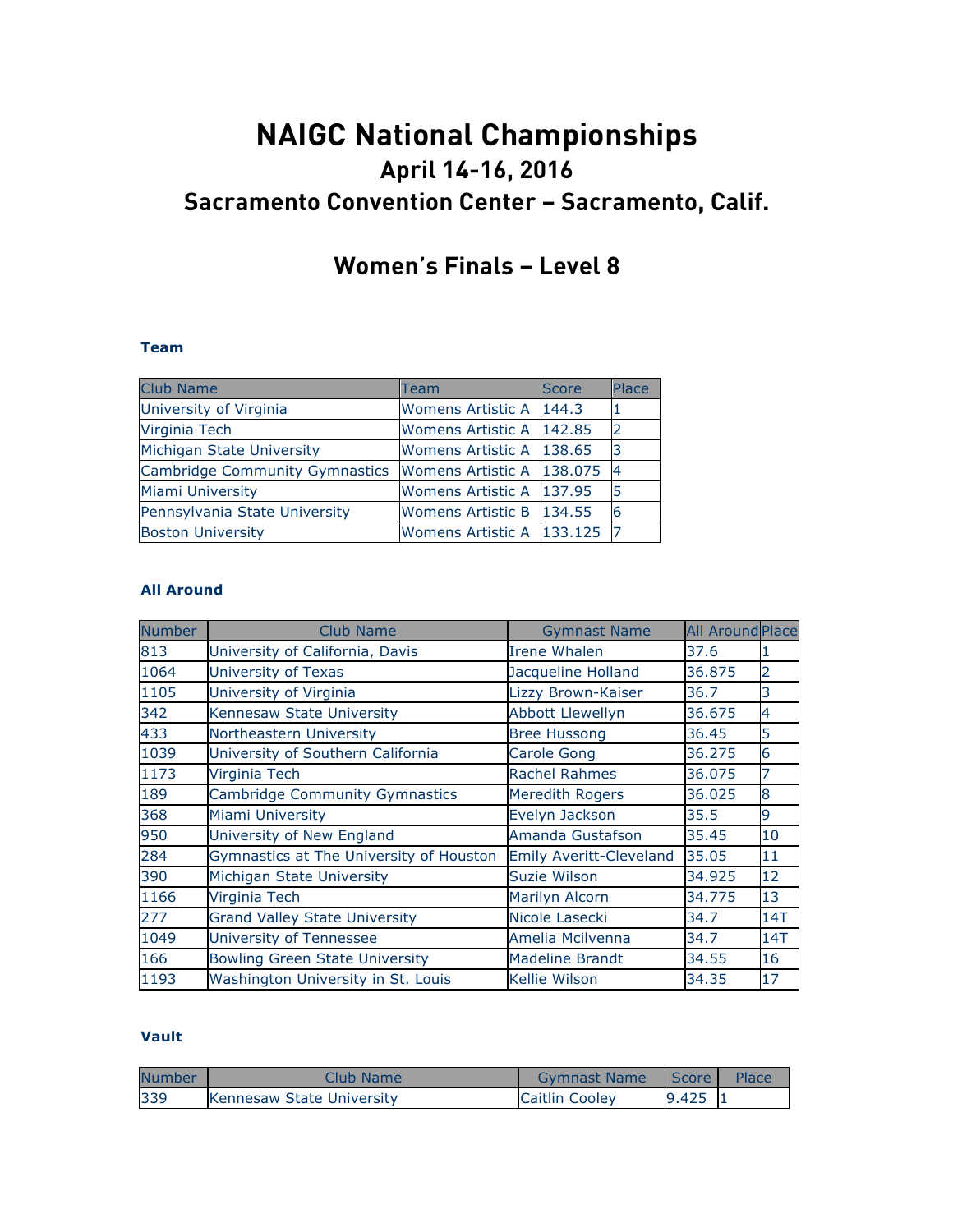| 813  | University of California, Davis            | Irene Whalen             | 9.35  | 2              |
|------|--------------------------------------------|--------------------------|-------|----------------|
| 1193 | Washington University in St. Louis         | Kellie Wilson            | 9.3   | 3              |
| 433  | Northeastern University                    | <b>Bree Hussong</b>      | 9.275 | $\overline{4}$ |
| 866  | University of Denver                       | <b>Christian Martin</b>  | 9.225 | 5              |
| 277  | <b>Grand Valley State University</b>       | Nicole Lasecki           | 9.15  | 6              |
| 189  | <b>Cambridge Community Gymnastics</b>      | <b>Meredith Rogers</b>   | 9.025 |                |
| 140  | <b>Ball State University</b>               | Jorey Wall               | 8.975 | 8              |
| 987  | University of North Carolina at Wilmington | <b>Heather Anderson</b>  | 8.95  | 9              |
| 1105 | University of Virginia                     | Lizzy Brown-Kaiser       | 8.925 | 10             |
| 1170 | Virginia Tech                              | Sophie Hatcher           | 8.7   | 11             |
| 368  | Miami University                           | Evelyn Jackson           | 8.575 | 12T            |
| 750  | U.S. Naval Academy                         | Michaela Connally        | 8.575 | 12T            |
| 1096 | University of Vermont                      | <b>Isabel Silveira</b>   | 8.575 | ShadowT        |
| 145  | <b>Boston University</b>                   | <b>Taylor Federchook</b> | 8.45  | 14             |
| 600  | Sacramento State                           | <b>Aymee Smith</b>       | 8.275 | <b>Shadow</b>  |
| 990  | University of North Carolina at Wilmington | <b>Sawyer Thomas</b>     | 8.175 | 15             |
| 101  | 5280 Gymnastics - Adult Team               | <b>Chancey Hines</b>     | 8.15  | 16             |
| 653  | <b>SUNY Cortland</b>                       | <b>Lindsey Socquet</b>   | 8.1   | 17             |
| 994  | University of Notre Dame                   | christa costello         | 7.625 | <b>Shadow</b>  |

#### **Uneven Bars**

| <b>Number</b> | <b>Club Name</b>                                    | <b>Gymnast Name</b>                | <b>Score</b> | Place          |
|---------------|-----------------------------------------------------|------------------------------------|--------------|----------------|
| 1064          | University of Texas                                 | Jacqueline Holland                 | 9.4          | 1              |
| 1166          | Virginia Tech                                       | Marilyn Alcorn                     | 9.3          | $\overline{2}$ |
| 1059          | University of Texas                                 | <b>Isabel Earl</b>                 | 9.225        | $\overline{3}$ |
| 448           | Northern Arizona University                         | <b>Katie Tritch</b>                | 9.2          | 4              |
| 1105          | University of Virginia                              | Lizzy Brown-Kaiser                 | 9.1          | 5              |
| 897           | University of Illinois                              | <b>Claire Timlin</b>               | 9.075        | 6              |
| 139           | <b>Ball State University</b>                        | Kayln Stensrud                     | 9.05         | 7              |
| 813           | University of California, Davis                     | <b>Irene Whalen</b>                | 9            | 8              |
| 342           | Kennesaw State University                           | <b>Abbott Llewellyn</b>            | 8.975        | 9T             |
| 1039          | University of Southern California                   | <b>Carole Gong</b>                 | 8.975        | 9T             |
| 159           | Boulder Gymnastics at the University of<br>Colorado | <b>Rachel Burd</b>                 | 8.925        | 11             |
| 1049          | University of Tennessee                             | Amelia Mcilvenna                   | 8.8          | 12             |
| 189           | <b>Cambridge Community Gymnastics</b>               | <b>Meredith Rogers</b>             | 8.75         | 13T            |
| 1173          | Virginia Tech                                       | <b>Rachel Rahmes</b>               | 8.75         | 13T            |
| 284           | Gymnastics at The University of Houston             | <b>Emily Averitt-</b><br>Cleveland | 8.55         | 15             |
| 1225          | <b>Yale University</b>                              | <b>Natalie Orner</b>               | 8.5          | Shadow         |
| 166           | <b>Bowling Green State University</b>               | <b>Madeline Brandt</b>             | 8.35         | 16             |
| 368           | Miami University                                    | Evelyn Jackson                     | 8.25         | 17             |
| 840           | University of Delaware                              | Alyssa Fodera                      | 7.9          | Shadow         |
| 130           | Arizona State University                            | <b>Mikail Tudor</b>                | 6.85         | Shadow         |
| 573           | <b>Rutgers University</b>                           | Natalie Losada                     | 6.6          | Shadow         |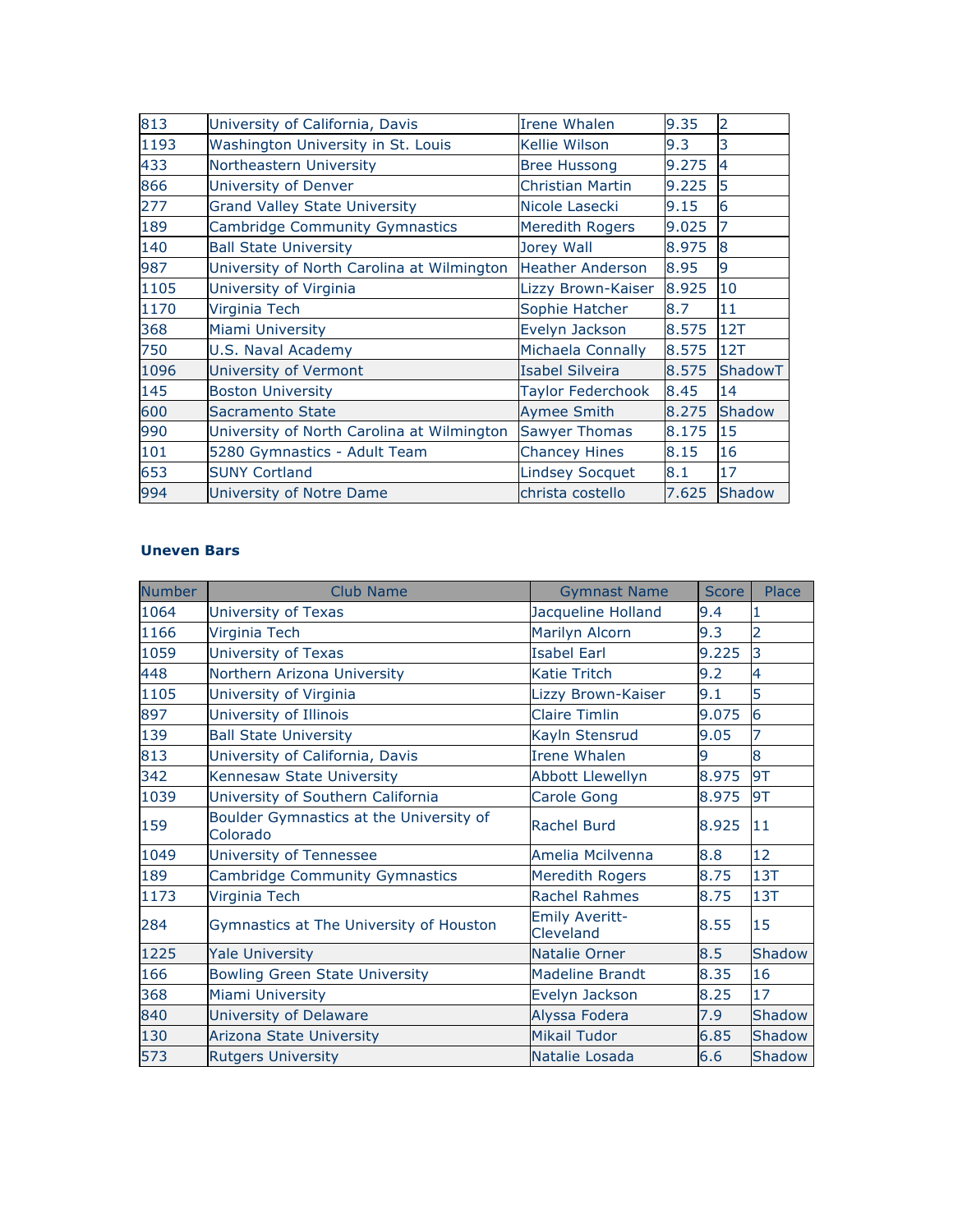#### **Balance Beam**

| <b>Number</b> | <b>Club Name</b>                            | <b>Gymnast Name</b>     | Score | Place          |
|---------------|---------------------------------------------|-------------------------|-------|----------------|
| 1039          | University of Southern California           | <b>Carole Gong</b>      | 9.75  |                |
| 1064          | University of Texas                         | Jacqueline Holland      | 9.575 | $\overline{2}$ |
| 189           | <b>Cambridge Community Gymnastics</b>       | <b>Meredith Rogers</b>  | 9.525 | 3              |
| 908           | University of Kansas                        | <b>Morgan Powell</b>    | 9.5   | 4              |
| 342           | Kennesaw State University                   | <b>Abbott Llewellyn</b> | 9.425 | 5              |
| 1108          | University of Virginia                      | Annie Hatcher           | 9.35  | 6              |
| 368           | Miami University                            | Evelyn Jackson          | 9.325 | 7T             |
| 1112          | University of Virginia                      | Jennifer Laredo         | 9.325 | 7T             |
| 175           | <b>Brandeis University</b>                  | Hannah Deroche          | 9.3   | 9              |
| 989           | University of North Carolina at Wilmington  | Stephanie Johnson       | 9.175 | 10             |
| 433           | Northeastern University                     | <b>Bree Hussong</b>     | 9.075 | 11             |
| 390           | Michigan State University                   | Suzie Wilson            | 9.05  | 12             |
| 267           | <b>Florida State University</b>             | <b>Elizabeth Eaves</b>  | 9     | 13             |
| 372           | <b>Miami University</b>                     | Erica Rodrigu           | 8.95  | 14             |
| 950           | University of New England                   | Amanda Gustafson        | 8.875 | 15             |
| 1185          | <b>Wake Forest University</b>               | Elizabeth Gianino       | 8.8   | <b>Shadow</b>  |
| 1119          | University of Virginia                      | <b>Annie Siddle</b>     | 8.65  | 16             |
| 1177          | Virginia Tech                               | Cassidy Gagnon          | 8.625 | 17             |
| 493           | <b>Oregon State University</b>              | <b>Enrica DiMicco</b>   | 8.6   | <b>Shadow</b>  |
| 387           | Michigan State University                   | Kayla Jackson           | 8     | 18             |
| 982           | University of North Carolina at Chapel Hill | <b>Kirsten Steele</b>   | 7.2   | <b>Shadow</b>  |

### **Floor Exercise**

| <b>Number</b> | <b>Club Name</b>                                    | <b>Gymnast Name</b>    | <b>Score</b> | Place  |
|---------------|-----------------------------------------------------|------------------------|--------------|--------|
| 175           | <b>Brandeis University</b>                          | Hannah Deroche         | 9.8          |        |
| 386           | Michigan State University                           | <b>CeCe Hermes</b>     | 9.6          | 2      |
| 971           | University of North Carolina at Chapel Hill         | <b>Melodie Noel</b>    | 9.575        | 3      |
| 1193          | Washington University in St. Louis                  | <b>Kellie Wilson</b>   | 9.5          | 4      |
| 339           | Kennesaw State University                           | <b>Caitlin Cooley</b>  | 9.475        | 5      |
| 370           | Miami University                                    | <b>Traci Powers</b>    | 9.425        | 6      |
| 1064          | University of Texas                                 | Jacqueline Holland     | 9.4          | 7T     |
| 1039          | University of Southern California                   | <b>Carole Gong</b>     | 9.4          | 7T     |
| 390           | Michigan State University                           | <b>Suzie Wilson</b>    | 9.375        | 9      |
| 1049          | University of Tennessee                             | Amelia Mcilvenna       | 9.35         | 10     |
| 1171          | Virginia Tech                                       | Michaela Lorio         | 9.275        | 11     |
| 615           | San Jose State University                           | <b>Megan Nebesnick</b> | 9.2          | Shadow |
| 161           | Boulder Gymnastics at the University of<br>Colorado | <b>Shannon Miller</b>  | 9.175        | 12     |
| 369           | <b>Miami University</b>                             | <b>Haley Powell</b>    | 9.1          | 13     |
| 665           | <b>Syracuse University</b>                          | Kelly O Brien          | 9.075        | 14     |
| 1166          | Virginia Tech                                       | Marilyn Alcorn         | 9.025        | 15     |
| 387           | Michigan State University                           | Kayla Jackson          | 8.875        | 16     |
| 896           | University of Illinois                              | Sarah Ng               | 8.85         | 17     |
| 165           | Boulder Gymnastics at the University of             | Lindsay Webb           | 8.75         | 18     |